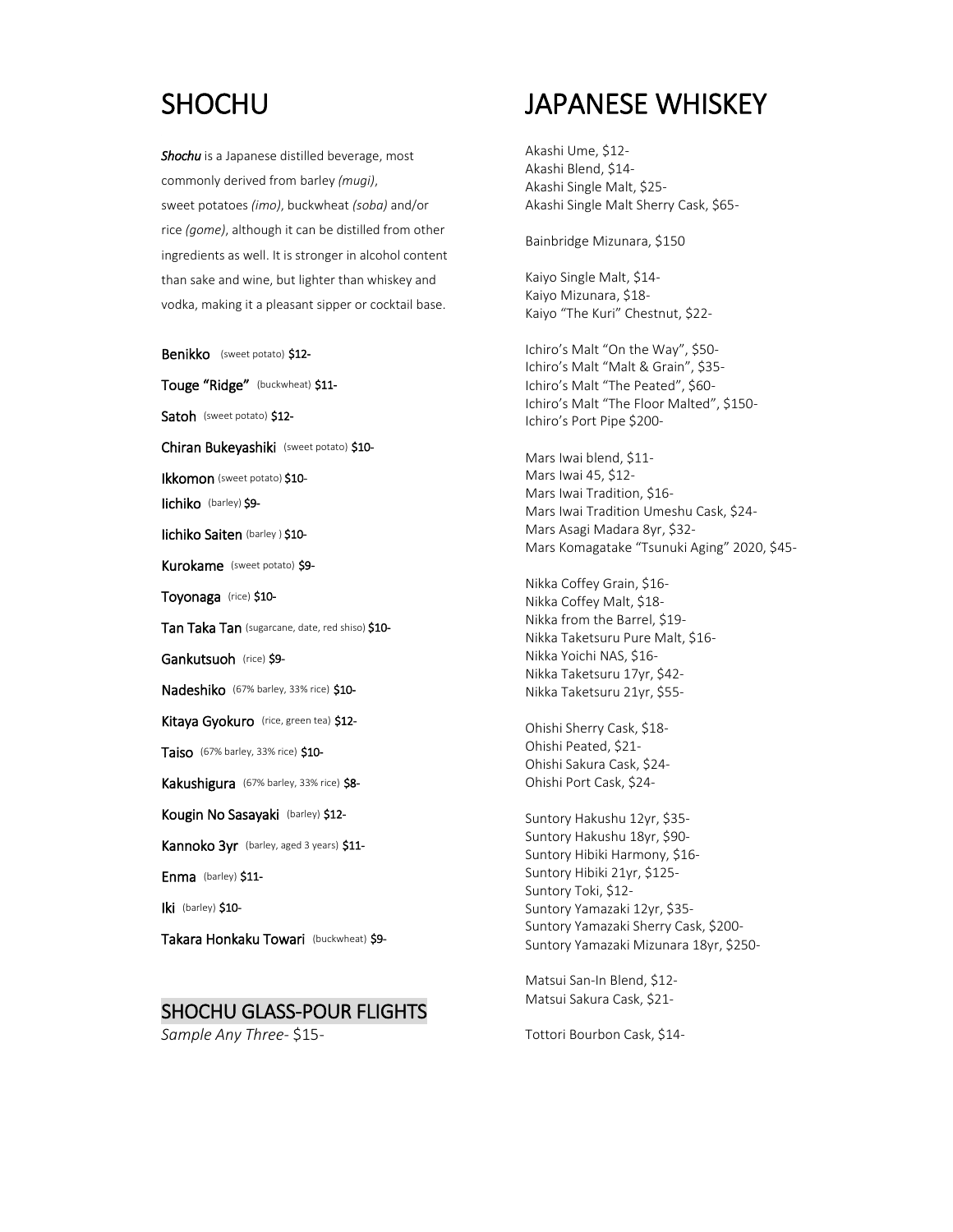### MOMIJI COCKTAILS

### Oolong Collins

*Oolong infused Roku gin, lemon, soda* \$13-

### Hello Kitty Swizzle

*Shochu, calpico, nigori sake, triple sec, lemon, raspberry, sparkling wine* \$12-

### Ume Shiso Spritz

*Plum wine, Salers apertif, simple, sparkling wine, shiso* \$12-

Koh-Hii *Jamaican rum, coffee liqueur, passionfruit, simple* \$13-

### Shoyu Fashioned

*Suntory Toki, simple, Scrappy's aromatic bitters, smoked shoyu* \$15Miso Mule *Barley shochu, lime, miso syrup, ginger beer* \$12-

Lychee Martini *Suntory haku vodka, lychee liquor, Scrappy's black lemon bitters* \$13-

Sakura Sour *(Suntory Toki, Giffard lychee, lemon* \$14-

### Yakuza

*Sweet potato shochu, cucumber, yuzu* \$12-

# SEASONAL COCKTAILS

### Coco Mist

iichiko barley shochu, coconut water, calpico, lime, shiso syrup \$12-

### Oaxacan Sunset

*Wahaka mezcal, blanco tequila, Tepache, mango, lime, agave, togarashi*  \$14-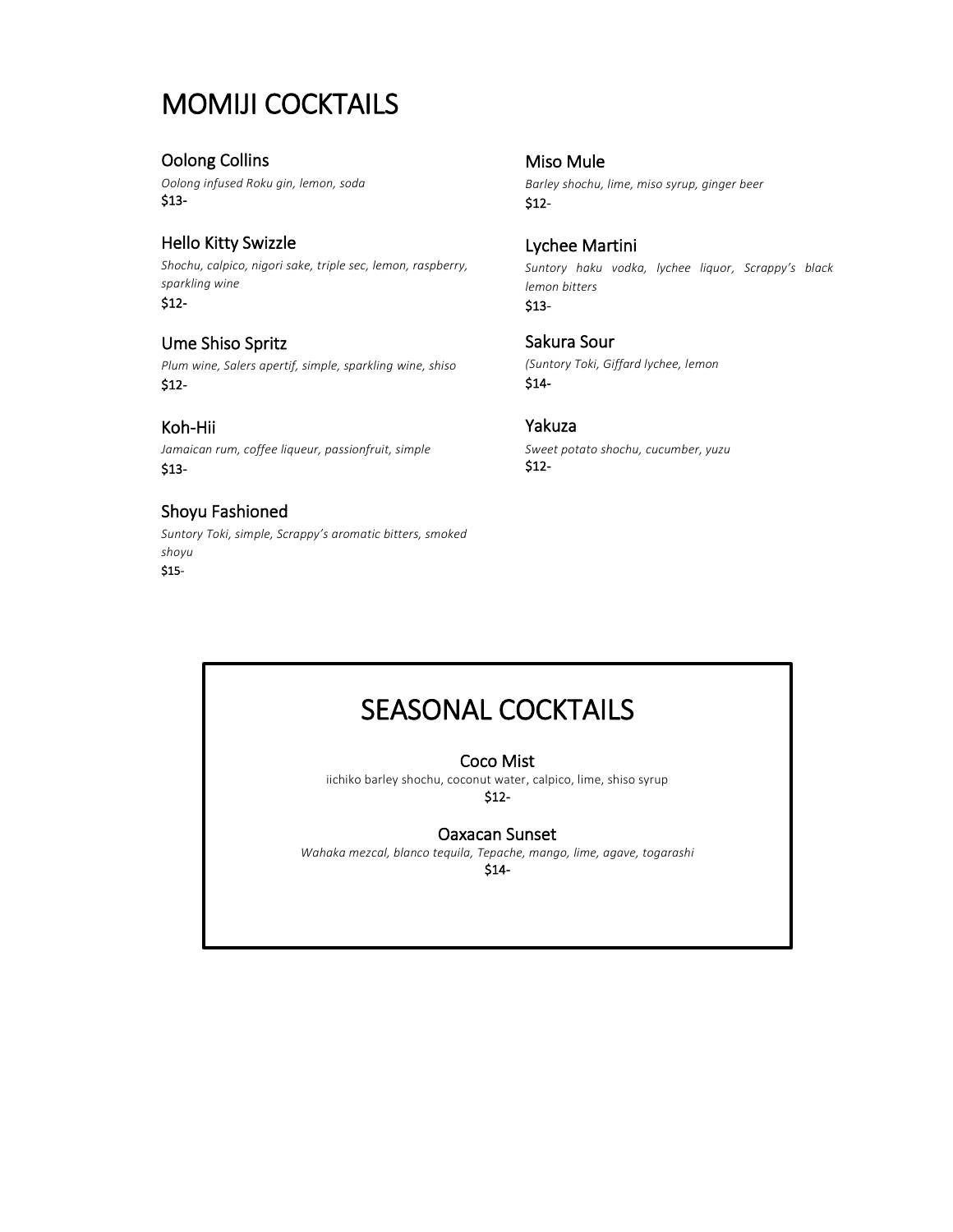### BEER *draft*

Kirin Ichiban, \$7- Reuben's Crikey IPA, \$7- Phriem Pilsner, \$7- Maritime Islander Pale Ale, \$7- Holy Mountain Brewery Rotating Tap, \$7- Rotating Nitro, \$8-

### BEER *bottle/can*

Sapporo 22oz (Japan), \$10-Asahi 16.9oz (Japan), \$8- Kirin Light (Japan), \$6- Suntory All-Free (Japan, Non-alcoholic), \$6-

# CIDER *can*

Incline Hopped Cider (Washington), \$6.50- Incline Rotating Cider (Washington), \$6.50-

## BUBBLES

Zardetto Prosecco *Veneto, Italy* \$8- gl / \$34- bottle

Valdo Rosé *Valdo, Italy* \$10- gl / \$50- bottle

Nicholas Feuillatte Brut *Chouilly, France* \$14- gl / \$80- bottle

Schramsberg Cremant 2008 *California* \$90- bottle

# WHITE WINE

J Pinot Gris *Sonoma, California* \$9- gl / \$34- bottle

Whitehaven Sauvignon Blanc *Marlborough, New Zealand* \$12- gl / \$45- bottle

Chan de Rosas Albariño *Rías Baixas, Spain* \$12- gl / \$44- bottle

Arco Nova Vinho Verde *Valongo, Portugal* \$8- gl / \$30- bottle

Joseph Drouhin Macon-Lugny Chardonnay *Burgundy region, France* \$11- gl / \$40- bottle

Domaine de Couron Viognier *Saint Marcel d'Ardeche, France*  \$10- gl / \$38- bottle

La Petite Perriere Rosé *Verdigny-Cher,France* \$8- gl / \$31- bottle

Choya Plum Wine *Japan* \$13- gl / \$49- bottle

## RED WINE

Catena Malbec *Mendoza, Argentina* \$10- gl / \$38- bottle

Isenhower Cabernet Sauvignon *Walla Walla, Washington* \$12- gl / \$44- bottle

Novelty Hill Merlot *Columbia Valley, WA* \$10- gl / \$38- bottle

La Petite Perriere Pinot Noir *Verdigny-Cher-France* \$9- gl / \$34- bottle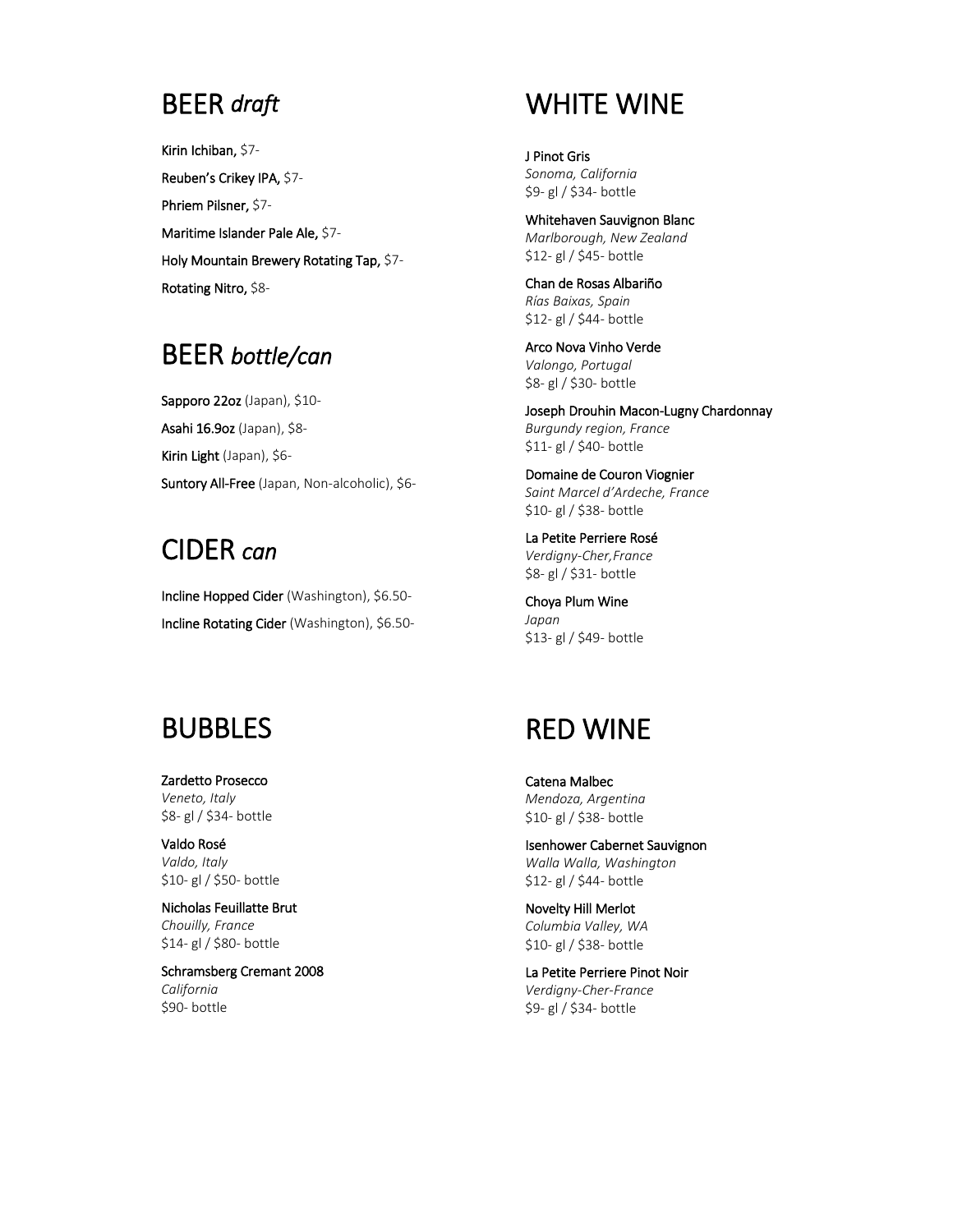## Teapots, *\$3-*

Japanese Green Tea w/ Roasted Rice (Genmai-Matcha)

### Rishi Tea

White Peony Jasmine Green Matcha Yerba Mate Ruby Oolong Black Hibiscus Berry (herbal blend) Turmeric Ginger (herbal blend) Lemongrass Ginger Rooibos (herbal blend)

### Rishi Iced Tea, *\$3-*

Black tea w/ lemon

# Non-Alcoholic Cocktails

Virgin Lychee Lemonade, *\$8-* Shiso Lemonade, *\$8-* Calpico Soda, *\$6- + Passionfruit or Raspberry for an additional \$1*

# Non-Alcoholic Beverages

Goslings Ginger Beer, *\$5-* Topo Chico, *\$4-* Red Bull, *\$6-*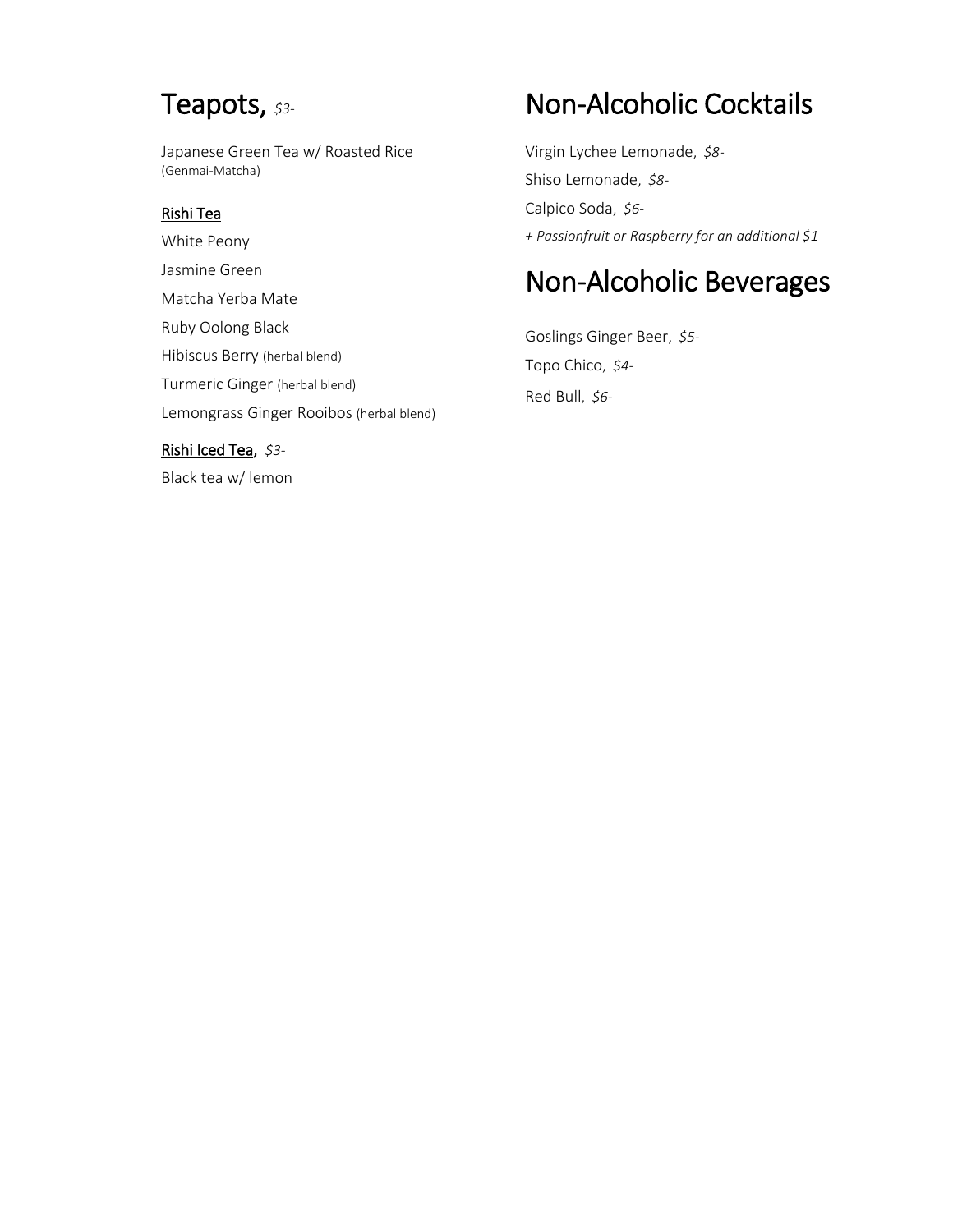### SAKE GLASS POURS

(All of our glass pours are available by the bottle.)

#### Rotating Seasonal Namazake Special

\$11- gl / \$62- 720ml bottle

#### Sho Chiku Bai Extra Dry

*Crisp, dry, savory, with focused minerality* \$7- gl / \$75- 1.5L bottle

#### Yoshinosugi no Taruzake

*Enchanting cedar aroma and taste* \$11- gl / \$57- 720ml bottle

#### Kurosawa Nigori

*Medium body with a splash of fruit flavors* \$9- gl / \$27- 300ml bottle

#### Miyashita "Sacred Mist" Honjozo Nigori

*Well-balanced, slightly acidic with a subtle sweetness* \$9- gl / \$27- 300ml bottle

#### Akitabare "Spring Snow" Honjozo Nama

*Balanced notes of melon and rice and a neat dry finish* \$10- gl / \$53- 720ml bottle

#### Hou Hou Shu "Blue Clouds" Sparkling

*Soft and creamy with notes of yogurt and cream soda*

\$13- gl / \$37- 300ml bottle

#### Tamagawa "Heart of Oak" Junmai

*Richly flavorful, yet crisp-drinking and always balanced*

\$10- gl / \$57- 720ml bottle

#### Miyasaka Yawaraka "Sake Matinee" Junmai

*Smooth and gentle with a hint of wild plum*

\$9- gl / \$49- 720ml bottle

#### Kyo San Sui Junmai

*Flavors of toasted cereal and natural rice sweetness*

\$11- gl / \$125- 1.8L bottle

#### Gekkeikan Hot Sake Tokkuri

\$13- 245ml tokkuri carafe

### SAKE GLASS - POUR FLIGHTS

*Sample Any Three –* \$19- *Sample Any Five –* \$29-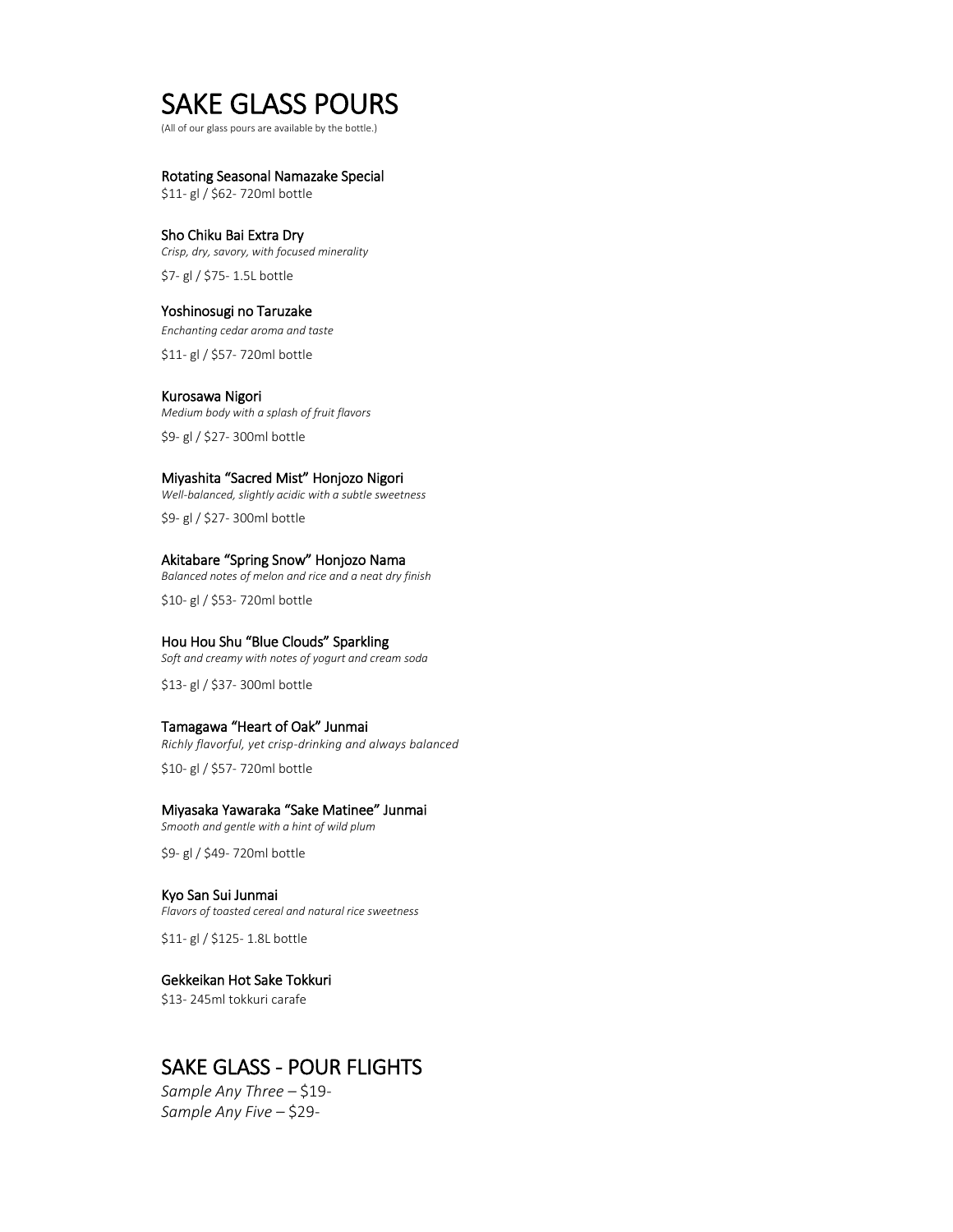### NIHONSHU sake from Japan

#### Small Format, 300-500ml bottle

#### Kurosawa Nigori

Junmai Nigori *Medium body with a splash of fruit flavors* \$27- 300ml

Miyashita "Sacred Mist" Honjozo Nigori *Well-balanced, slightly acidic with a subtle sweetness* \$27- 300ml

#### Housui "Fragrant Water"

Tokubetsu Junmai *Irresistible aroma of sourness form yeast. Gamey, wilder sake* \$27- 300ml

#### Kikusui "Chrysanthemum Mist"

Junmai Ginjo *Clean and smooth, aroma of fresh cantaloupe and banana* \$27- 300ml

#### Dewazakura Oka "Cherry Bouquet"

Ginjo *Delightful flowery bouquet with a touch of pear and melon* \$32- 300ml

#### Hou Hou Shu "Blue Clouds" Sparkling

Junmai Sparkling Sake *Soft and creamy with notes of yogurt and cream soda* \$37- 300ml

#### Kamoizumi "Summer Snow"

Junmai Ginjo Nigori Nama Genshu *Mildly sweet, yet surprisingly robust, a deluxe label for nigori fans* \$43- 500ml

#### Koshi no Kanbai "Vanishing Point"

Ginjo *Niigata sake at its best— crisp, clean, with a satisfying umami imprint* \$55- 500ml

## NIHONSHU sake from Japan

Regular Format, 720ml bottle

#### Sawanotsuru Jitsukaru

Tokubetsu Junmai Kimoto *Excellent earthy quality, rich and dry* \$40- 720ml

### Miyasaka Yawaraka "Sake Matenee"

Tokubetsu Junmai *Smooth and gentle with a hint of wild plum* \$49- 720ml

#### Kokuryu "Nine Headed Dragon"

Junmai *Light-bodied yet beguilingly full-flavored* \$49- 720ml

#### Tedorigawa "Silver Mountain"

Yamahai Junmai *A classic yamahai junmai: dry, sharp & smooth all in one* \$52- 720ml

#### Yoshinosugi no Tarusake

Barrel Aged *Enchanting cedar aroma and taste*  \$57- 720ml

#### Akitabare "Northern Skies"

Junmai *Pleasingly dry and quite mild, a well-crafted traditional sake* \$53- 720ml

#### Kaze no Mori "Wind of the Woods"

Junmai Muroka Nama Genshu *Effervescent, bright fruit on the palate with a smooth dry finish* \$53- 720ml

#### Tamagawa "Heart of Oak"

Tokubetsu Junmai *Richly flavorful, yet crisp-drinking and always balanced* \$57- 720ml

#### Izumo Fuji "Ancient Shrine"

Junmai *An "umami type" of sake with ricey sweetness* \$58- 720ml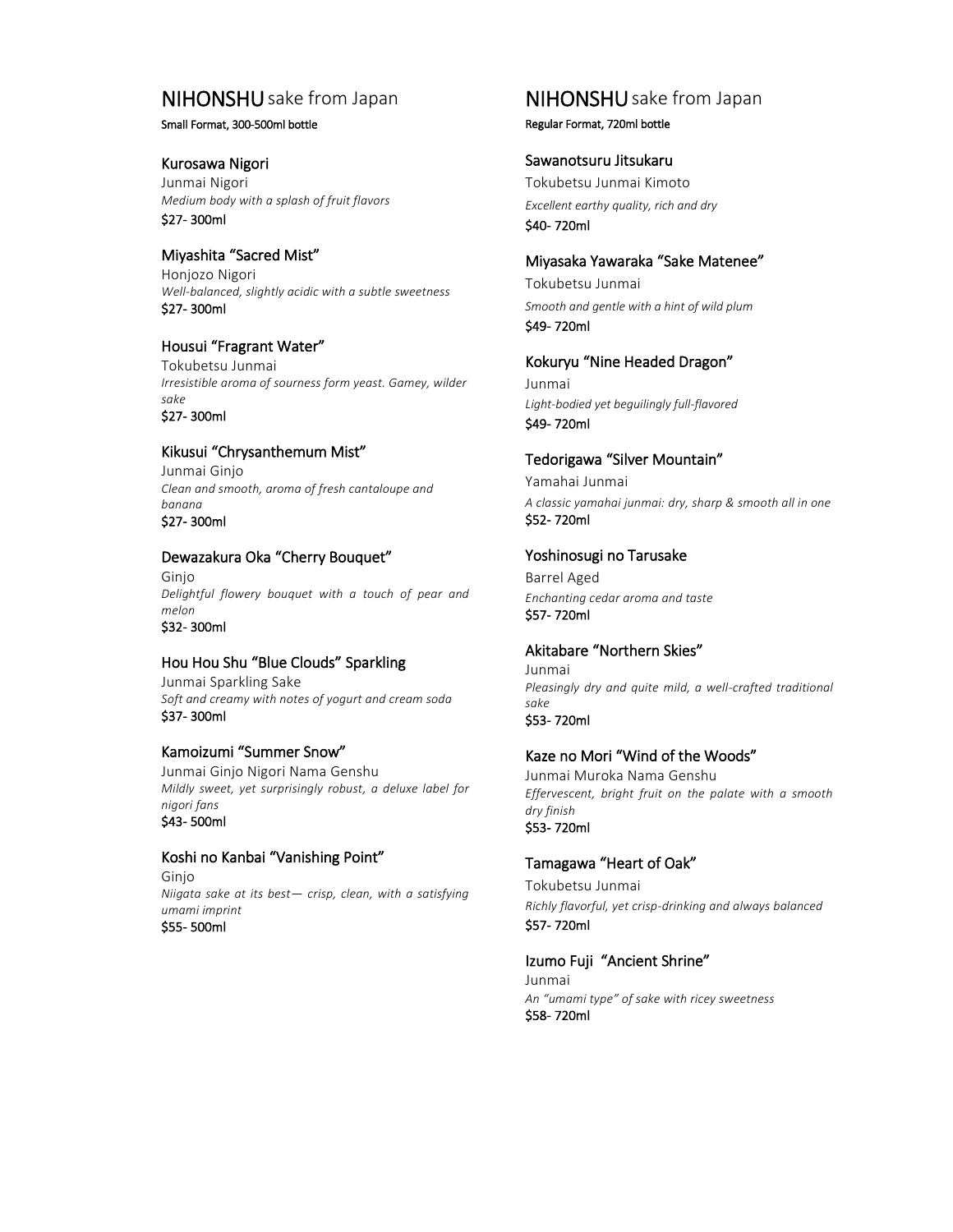### NIHONSHU sake from Japan

#### Regular Format, 720ml bottle (Cont.)

#### Yuki no Bosha "Old Cabin"

Yamahai Junmai *Mellow and well balanced. Notes of nuts, brown butter, and honey*  \$60- 720ml

#### Kokuryu "Black Dragon"

Junmai Ginjo *Extremely well-balanced with hints of fruits, layers of grains and umami* \$60- 720ml

#### Shimizu no Mai "Pure Snow"

Junmai Nigori *Fresh, subtle notes of pear and Fuji apple* \$65- 720ml

#### Soma no Tengu "Forest Spirit"

Muroka Nama Genshu Usu-nigori *Remarkably bright in flavor, reminiscent of grape, yogurt, and citrus* \$68- 720ml

#### Dewazakura Dewasansan "Green Ridge"

Junmai Ginjo *Mellow, with green apple tartness and a refreshing finish* \$69- 720ml

#### Konteki "Tears of Dawn"

Daiginjo *Notes of banana and anise seed followed by a velvety smooth finish* \$72- 720ml

#### Koshi no Kanbai "Blue River"

Junmai Ginjo *Elegantly smooth, subtly aromatic, with a satisfying finish* \$72- 720ml

#### Denshin "Snow"

Junmai Ginjo *Gentle, fragrant, and refreshing taste* \$83- 720ml

#### Azumaichi

Junmai Ginjo *A vegetal note and hint of sweet rice with perfect acidity* \$85- 720ml

### NIHONSHU sake from Japan

#### Regular Format, 720ml bottle (Cont.)

#### Tedorigawa "Lady Luck"

Daiginjo *Clean and balanced, with a caress of wild honey* \$99- 720ml

Isojiman "Pride of the Seashore" Junmai Ginjo *Bright tropical fruit with notes of apricot and pear* \$100- 720ml

### Homare "Black Label"

Junmai Daiginjo *IWC Champion Sake – Deep, luscious with juicy honeydew and peach*

\$125- 720ml

#### Yuki no Bosha

Junmai Daiginjo *Earthy, rustic, elegant and fruity* \$130- 720ml

### Dassai 23

Junmai Daiginjo *Elegant flowery bouquet with a delicate honey-like sweetness* \$165- 720ml

#### Maboroshi Kurobako

Junmai Daiginjo Genshu *Brewed with apple yeast, elegant, expressive, and supremely drinkable, truly amazing!* \$200- 720ml

### NIHONSHU sake from Japan

Regular Format, 1000ml – 1.8L bottle

#### Born Yume wa Masayume "Dreams Come True"

Aged Junmai Daiginjo Koshu Nama Genshu *Aged for 5 years, giving an elegant fragrance and beautiful mellowness* \$350- 1000ml

#### Kyo San Sui

Tokubetsu Junmai *Flavors of toasted cereal and natural rice sweetness* \$125- 1.8L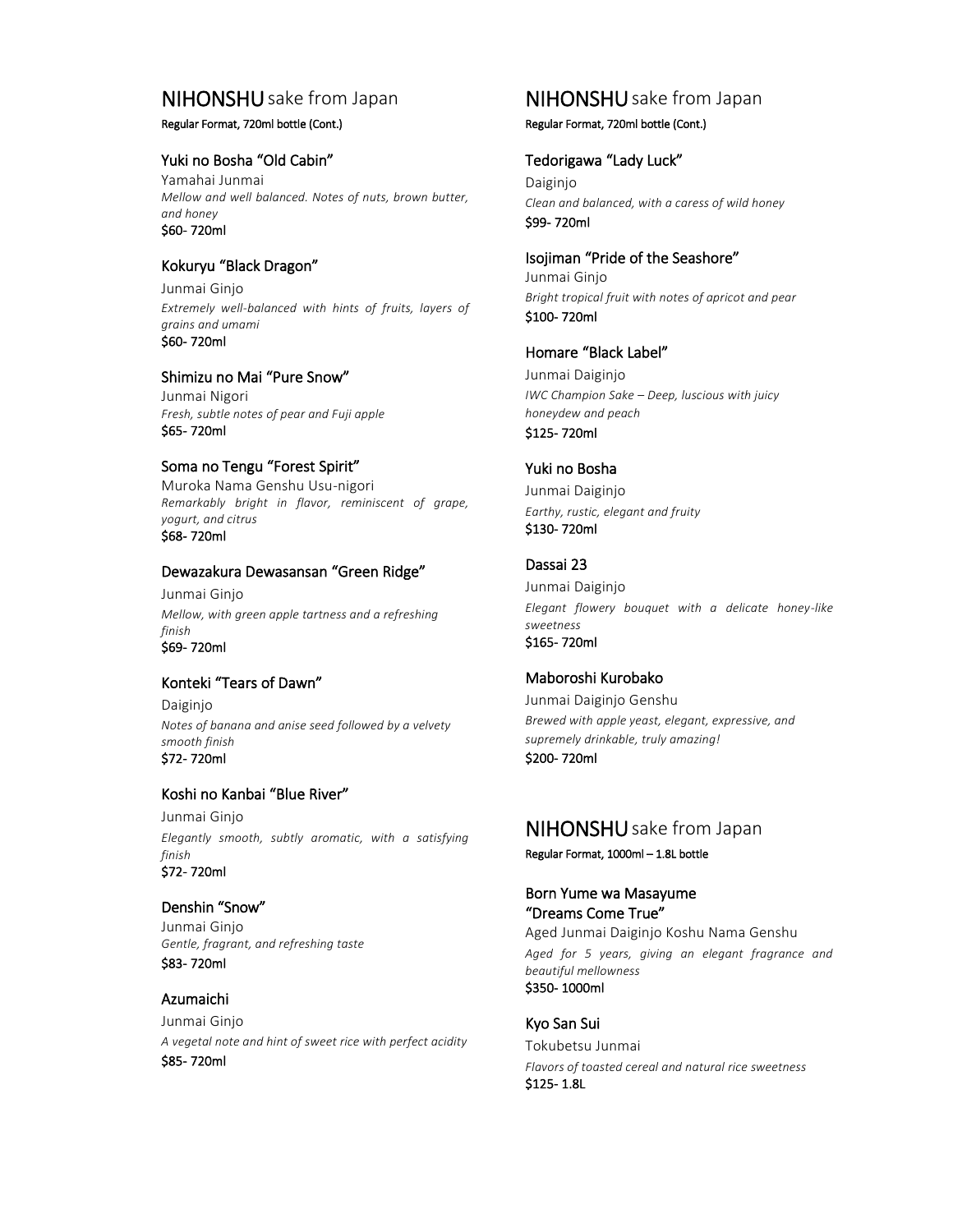# GIN

Aviation, \$10 - Beefeater 24, \$9 - Big Gin, \$9 - Bols Genever Jonge, \$13 - Bombay Dry, \$9 - Bombay Sapphire, \$9 - Boomsma, \$9 - Boomsma Aged Oude \$9 - Botanist, \$11 - Broker's, \$9 - Hayman's Old Tom, \$9 - Hendrick's, \$10 - Ki No Bi Dry, \$19 - Ki No Tea Green Tea, \$19 - Martin Miller's, \$11 - Nikka Coffey Gin \$13 - Old Raj, \$13 - Plymouth, \$9 - Ransom, \$11 - Smalls, \$10 - Sipsmith, \$11 Suntory Roku, \$10 St. George Terroir, \$14 - Tanqueray, \$10 - Tanqueray 10, \$11 -

## VODKA

Absolut, \$9 - Absolut Citron, \$9 - Absolut Mandarin, \$9 - Absolut Vanilla, \$9 - Belvedere, \$10 - Chopin, \$10 - Ciroc, \$10 - Grey Goose, \$12 - Ketel One, \$10 - Ketel One Citron, \$10 - Luksosowa, \$9 - Monopolova, \$9 - Stoli, \$9 - Stoli Blueberry, \$9 - Suntory Haku, \$10 Tito's, \$9 - Zubrovka Bison Grass, \$9 -

# BOURBON

Angel's Envy, \$12 - Basil Hayden, \$14 - Buffalo Trace, \$9 - Eagle Rare, \$11 - Elijah Craig 12yr, \$9 - Elijah Craig 21yr, \$42 - Elmer T Lee, \$11 - Evan Williams, \$8 - Evan Williams Special Batch, \$10 - Four Roses Single Barrel, \$11 - Four Roses Small Batch, \$10 - Four Roses Yellow, \$9 - Jim Beam, \$9 - Jim Beam Single Barrel, \$10 - Knob Creek SB 100proof, \$11 - Maker's Mark, \$10 - Michter's US 1, \$15 - Noah's Mill, \$14 - Russell's Reserve Bourbon, \$11 - Weller SR, \$10 - Woodford Double Oaked, \$11 - Woodford Reserve \$13 -

## RYE

Angel's Envy Rye, \$19 - Basil Hayden Rye, \$14 - High West Rendezvous, \$18 - Jim Beam Rye, \$9 - Michter's Rye, \$14 - Old Overholt, \$9 - Pikesville, \$11 - Rittenhouse 100, \$9 - Russell's Reserve 6yr Rye, \$14 - Russell's Reserve SB, \$15 - Sazerac, \$9 - Templeton, \$12 - Whistle Pig, \$18 - Wild Turkey Rye 101, \$8 - Willet 2yr Rye, \$13 - Willet Rye XCF \$39 - Knob Creek Rye, \$14 - Woodford Rye, \$11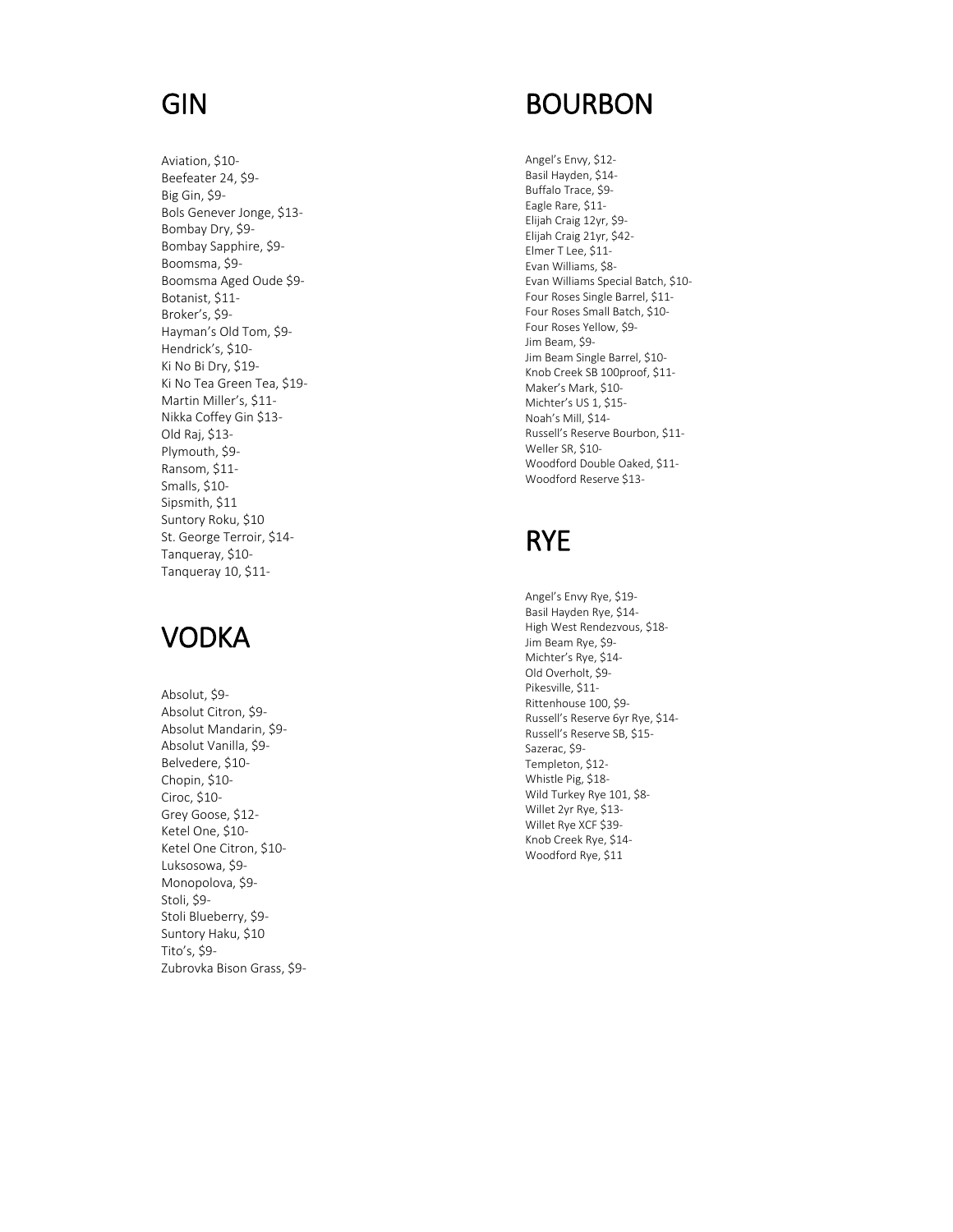## **SCOTCH**

Ardbeg 10yr, \$18- Balvenie 12yr, \$15- Balvenie Carribean, \$19- Caol Ila, \$18- Dalwhinnie 15yr, \$19- Famous Grouse, \$9- Feathery Blended, \$14- Glenfiddich 12yr, \$14- Glenfiddich 15yr, \$18- Glenlivet 12yr, \$12- Glenlivet 15yr, \$15- Glenlivet 18yr, \$36- Glenlivet "Nadurra", \$17- Glenmorangie 10yr, \$14- Glenmorangie "The Lasanta" 12yr, \$16- Glenmorangie Extremely Rare 18yr, \$36- Johnny Walker Red, \$8- Johnny Walker Black, \$12- Johnny Walker Green, \$20- Johnny Walker Blue, \$70- Kilchoman, \$15- Laddie 10yr, \$14- Lagavulin 16yr, \$30- Laphroig 10yr, \$17- Laphroig 15yr, \$21- Macallan 12yr, \$16- Macallan 15yr, \$21- Macallan Rare, \$50- Monkey Shoulder, \$9- Oban, \$21- Springbank 10yr, \$18- Springbank 12yr, \$24-

# **TEQUILA**

Clase Azul blanco, \$28- Clase Azul reposado, \$32- Corralejo añejo, \$15- El Tesoro blanco, \$11- El Tesoro reposado, \$12- El Tesoro añejo, \$13- Espolòn blanco, \$9 Espolòn reposado, \$9- Fortaleza blanco, \$15 Fortaleza reposado, \$18 Fortaleza añejo, \$24- Hussong's agave, \$13- Milagro Single Barrel silver, \$20- Milagro Single Barrel reposado, \$20- Pasote blanco, \$11- Pasote reposado. \$12- Pasote añejo, \$13- Patron Roca blanco, \$18- Patron Roca reposado, \$20- Patron Roca añejo, \$22- Pueblo Viejo Blanco, \$8- Pueblo Viejo Rep, \$8- Siete Leguas blanco, \$14- Siete Leguas reposado, \$16- Siete Leguas añejo, \$18- Tapatio blanco 110, \$14- Tapatio blanco, \$10- Tapatio reposado, \$11- Tapato añejo, \$12-

# **WHISKEY**

Crown Royal, \$11- Greenspot, \$11- Jameson, \$9- Jack Daniels, \$9- Red Breast 12yr, \$15- Red Breast 21yr, \$35-

# American Single Malt

Westland Single Malt, \$14- Westland Single Malt Peated, \$14 Westland Single Malt Sherry Cask, \$14

# MEZCAL / SOTOL

Bozal Ensemble, \$20- Bozal Cuishe, \$22- Bozal Tepeztate, \$22- Siempre Sotol, \$12- El Jolgorio Nuestra Soledad, \$15-